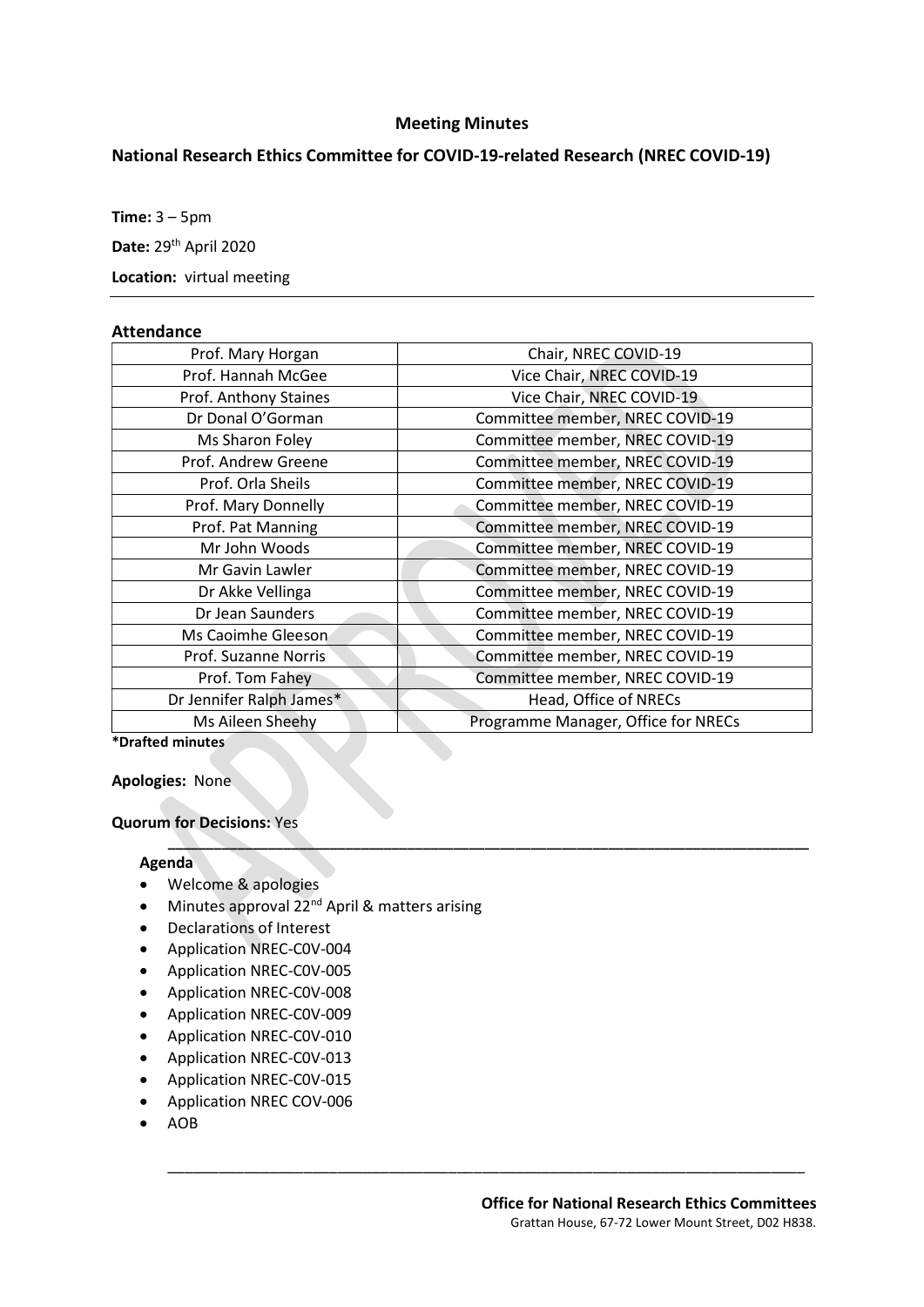- The minutes from meeting on 22<sup>nd</sup> April 2020 were approved.
- Matters arising from the 22<sup>nd</sup> April meeting as follows:
	- (1) The Head, Office for NRECs confirmed that responses have been received from applicants pertaining to the provisional approvals of applications 20-NREC-COV-001 and 20-NREC-COV-002 respectively. The applicant's response for 20-NREC-COV-001 was satisfactory to the Chair and final approval has been provided. Final approval is pending for 20-NREC-COV-002.
- The following declarations of interest were made, and the members recused themselves from the discussion of the applications in question:

\_\_\_\_\_\_\_\_\_\_\_\_\_\_\_\_\_\_\_\_\_\_\_\_\_\_\_\_\_\_\_\_\_\_\_\_\_\_\_\_\_\_\_\_\_\_\_\_\_\_\_\_\_\_\_\_\_\_\_\_\_\_\_\_\_\_\_\_\_\_\_\_\_\_\_

Dr Akke Vellinga – 20-NREC-COV-006 Prof. Tom Fahy – 20-NREC-COV-013

## Applications

| <b>Application Number</b>     | 20-NREC-COV-004                                                          |  |
|-------------------------------|--------------------------------------------------------------------------|--|
| <b>Applicant</b>              | Prof. Colm Bergin                                                        |  |
| <b>Study Title</b>            | Clinical outcomes and adverse events in hospitalised patients with       |  |
|                               | covid-19 treated with hydroxychloroquine and azithromycin                |  |
|                               |                                                                          |  |
| <b>Institution</b>            | St James's Hospital, Dublin 8                                            |  |
| <b>NREC COVID-19 Comments</b> | The committee agreed, in the absence of evidence of any                  |  |
|                               | effective drug treatment for COVID-19, any and all                       |  |
|                               | information on off-label therapeutic interventions on                    |  |
|                               | patient outcomes and potential adverse effects of off-label              |  |
|                               | drugs is important                                                       |  |
|                               | It was agreed that as a retrospective chart review, the study            |  |
|                               | is associated with minimal risk.                                         |  |
|                               | Although there is no pro forma of data to be collected, it               |  |
|                               | was agreed that its analysis will be limited as a small study.           |  |
|                               | The committee was unclear as to the rationale for                        |  |
|                               | anonymisation / pseudonymisation in this study.                          |  |
| <b>NREC COVID-19 Decision</b> | Provisional Approval                                                     |  |
| <b>Associated Conditions</b>  | 1.<br>Recognising the objective of the study is to characterise clinical |  |
|                               | off-label use of hydroxychloroquine<br>responses to<br>and               |  |
|                               | azithromycin in hospitalised patients with COVID-19, the                 |  |
|                               | committee requires information on the type of pro forma                  |  |
|                               | measures that the analysis will encompass.                               |  |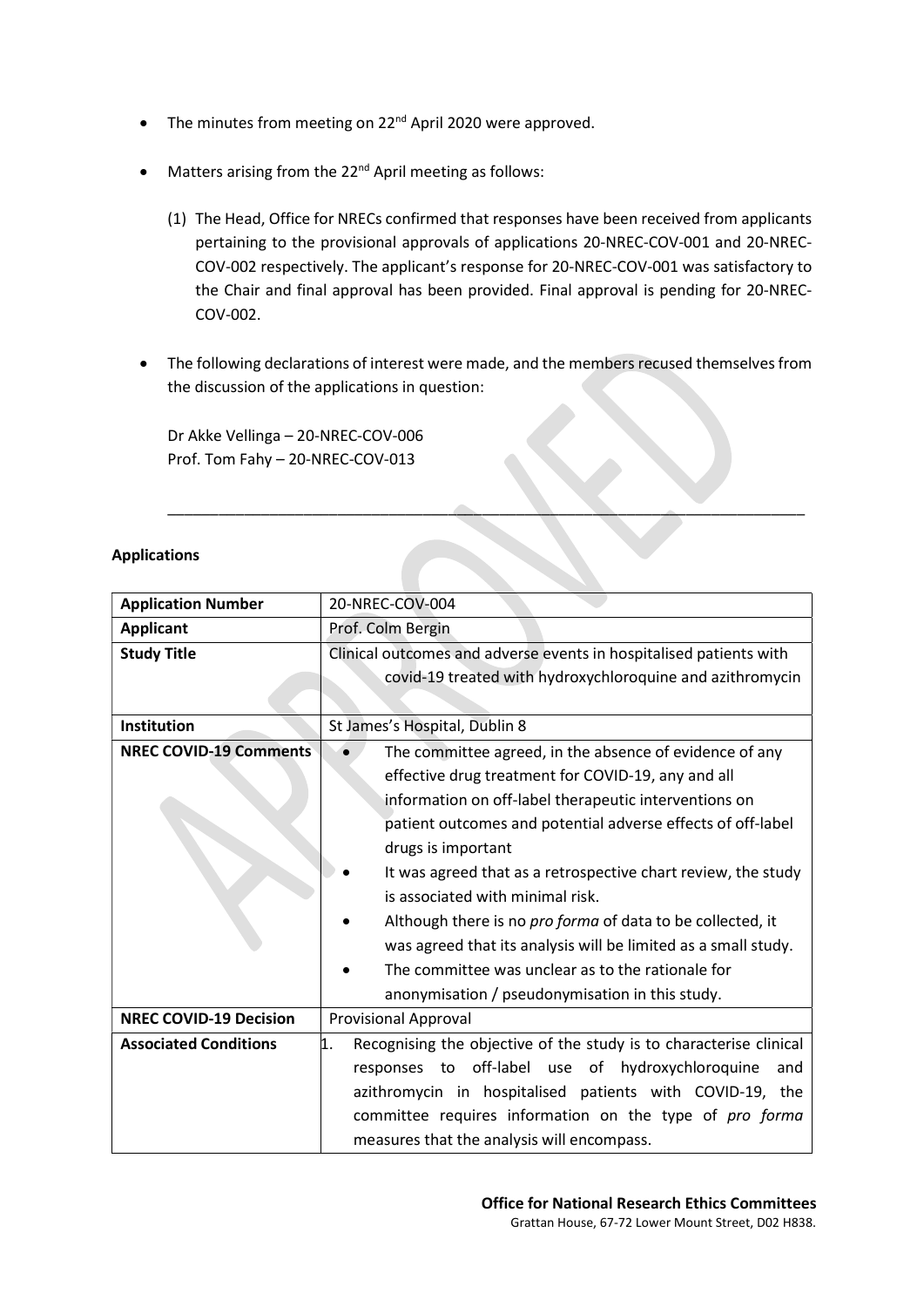| The committee notes the intention to pseudonymise data, which       |
|---------------------------------------------------------------------|
| may unnecessarily compromise patient privacy in this study; if the  |
| study as is presented involves just a single immersion in the chart |
| records, the committee requires clarification as to the necessity   |
| of this approach.                                                   |
| The committee requests consistent usage of the drug names,          |
| hydroxychloroquine<br>and azithromycin,<br>throughout<br>the        |
| documentation.                                                      |

| <b>Application Number</b>     | 20-NREC-COV-005                                                     |  |
|-------------------------------|---------------------------------------------------------------------|--|
| <b>Applicant</b>              | Dr fFrench O'Carroll                                                |  |
| <b>Study Title</b>            | Psychological impact of Covid 19 on healthcare staff working in ICU |  |
|                               | and coping strategies used.                                         |  |
| Institution                   | Children's Health Ireland at Crumlin                                |  |
| <b>NREC COVID-19 Comments</b> | The committee agreed that as a non-interventional                   |  |
|                               | anonymous survey, this study will address a worthwhile              |  |
|                               | question with minimal risk of harms.                                |  |
|                               | It was accepted that Survey Monkey is a commonly used               |  |
|                               | tool, however it was agreed that further justification is           |  |
|                               | required as to the security that it can afford the                  |  |
|                               | participants' data.                                                 |  |
|                               | The was noted that the survey will be voluntary and non-            |  |
|                               | coercive in its intention, however the committee was                |  |
|                               | unclear as to who will distribute the email.                        |  |
|                               | Multiple grammar / spelling errors were observed in the             |  |
|                               | survey                                                              |  |
| <b>NREC COVID-19 Decision</b> | <b>Provisional Approval</b>                                         |  |
|                               |                                                                     |  |
| <b>Associated Conditions</b>  | The committee requires further justification of the use of<br>1.    |  |
|                               | Survey Monkey including plans to immediately de-identify the        |  |
|                               | data (including URLS, cookies) when received.                       |  |
|                               | The committee is of the view that the consent wording in the<br>2.  |  |
|                               | Patient Information Leaflet is insufficient in parts, such that     |  |
|                               | more explicit wording around gathering and usage of                 |  |
|                               | participants' data should be included. Moreover, progression        |  |
|                               | with the questionnaire should be marked by an agreement (eg         |  |
|                               | tick box) with an explicit statement of consent.                    |  |
|                               | The committee requires confirmation as to who is sending the<br>3.  |  |
|                               | email and how the email addresses will be sourced. The              |  |
|                               | committee is of the firm view that the email should be              |  |
|                               | distributed appropriately (eg HR Department), and not by            |  |
|                               | participants' line managers, which may give rise to undue           |  |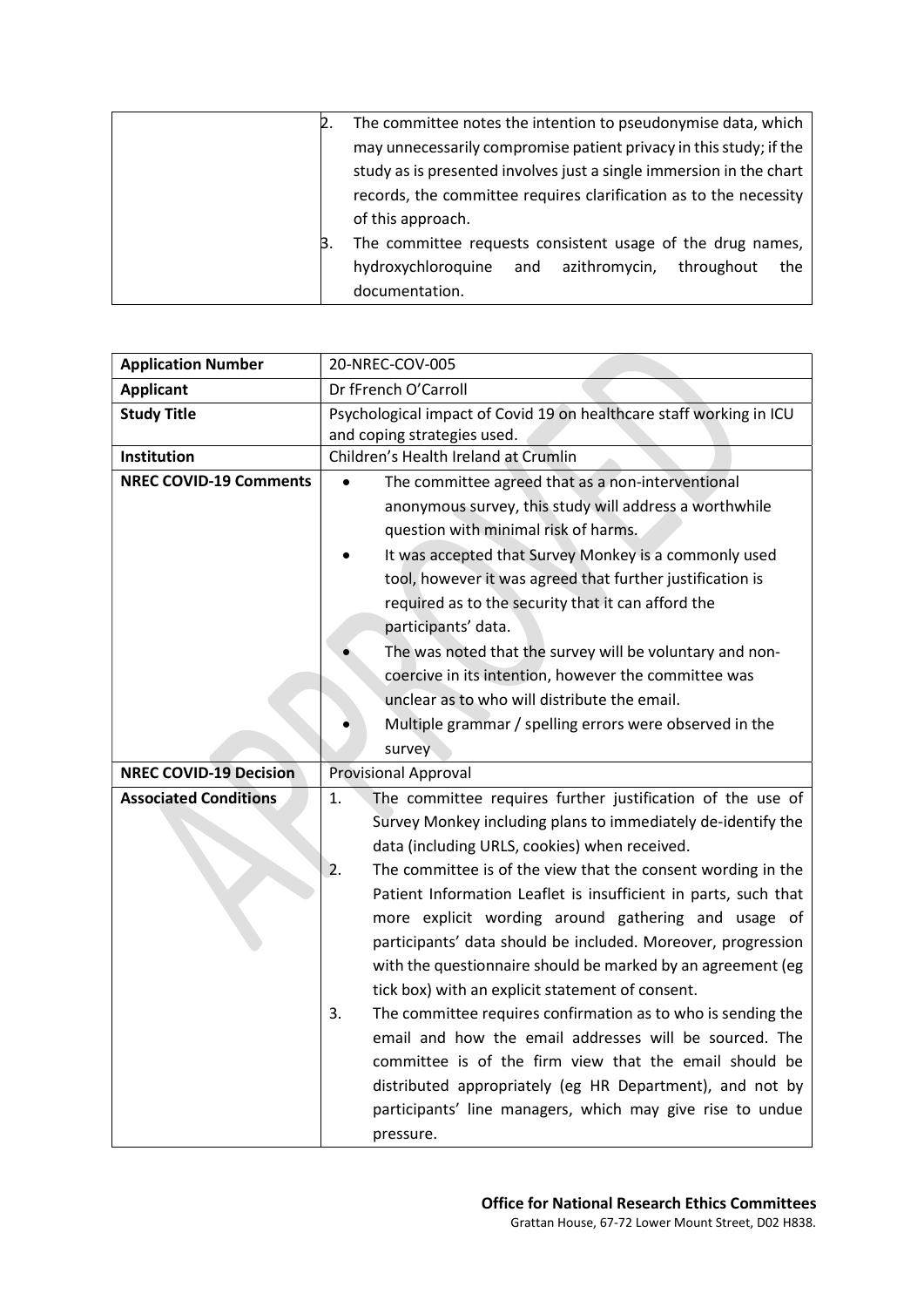| The committee notes the plans to present the data at national<br>4.  |
|----------------------------------------------------------------------|
| meetings however, given some of the participants may not             |
| participate in these fora, are there plans to disseminate            |
| anonymised data through alternative means?                           |
| The committee notes that the data will be retained for 2 years<br>5. |
| and, while there is no 'rule' as such for duration of data           |
| retention, it is of the view that 2 years is insufficient. Data      |
| should be retained according to the applicant's institutional        |
| policy, and in the absence of such a policy, the data should be      |
| retained until all publications arising from the research have       |
| been published, plus a suggested 1-2 years after that, to allow      |
| for concerns be raised by peers. Mindful of GDPR principles,         |
| identifiable data cannot be retained indefinitely, and the           |
| applicant should ensure anonymisation of the data if it's to be      |
| held beyond the retention period.                                    |
|                                                                      |
|                                                                      |

| <b>Application Number</b>     | 20-NREC-COV-008                                                    |
|-------------------------------|--------------------------------------------------------------------|
| <b>Applicant</b>              | Prof. Ellen O'Sullivan                                             |
| <b>Study Title</b>            | CROWN CORONATION: Chloroquine RepurpOsing to healthWorkers         |
|                               | for Novel CORONAvirus mitigaTION                                   |
| Institution                   | St. James's Hospital, Dublin 8                                     |
| <b>NREC COVID-19 Comments</b> | The committee agreed that this is a large, ambitious               |
|                               | multisite study addressing a very important question.              |
|                               | It was agreed that the study did not present any major             |
|                               | concerns, rather the clarity of information to be provided to      |
|                               | participants required addressing.                                  |
| <b>NREC COVID-19 Decision</b> | <b>Provisional Approval</b>                                        |
| <b>Associated Conditions</b>  | 1. The committee makes several requests as to the participant      |
|                               | recruitment material and Information Leaflet, specifically:        |
|                               | The role of hydroxychloroquine as a treatment for COVID-19<br>(a)  |
|                               | should be explained.                                               |
|                               | Details should be included as to the sample size, who is<br>(b)    |
|                               | funding the study, how the participants' data will be              |
|                               | protected and what will happen with their data and the<br>results. |
|                               | The advertising poster is very dense with content and could<br>(c) |
|                               | be simplified and a greater emphasis on the explanation of         |
|                               | the study.                                                         |
|                               | (d) As the study is recruiting healthcare workers, by definition   |
|                               | they will come from diverse clinical and non-clinical              |
|                               | backgrounds. The Information Leaflet should be written in          |
|                               | less complex language to be more easily accessible to a            |
|                               | broad audience.                                                    |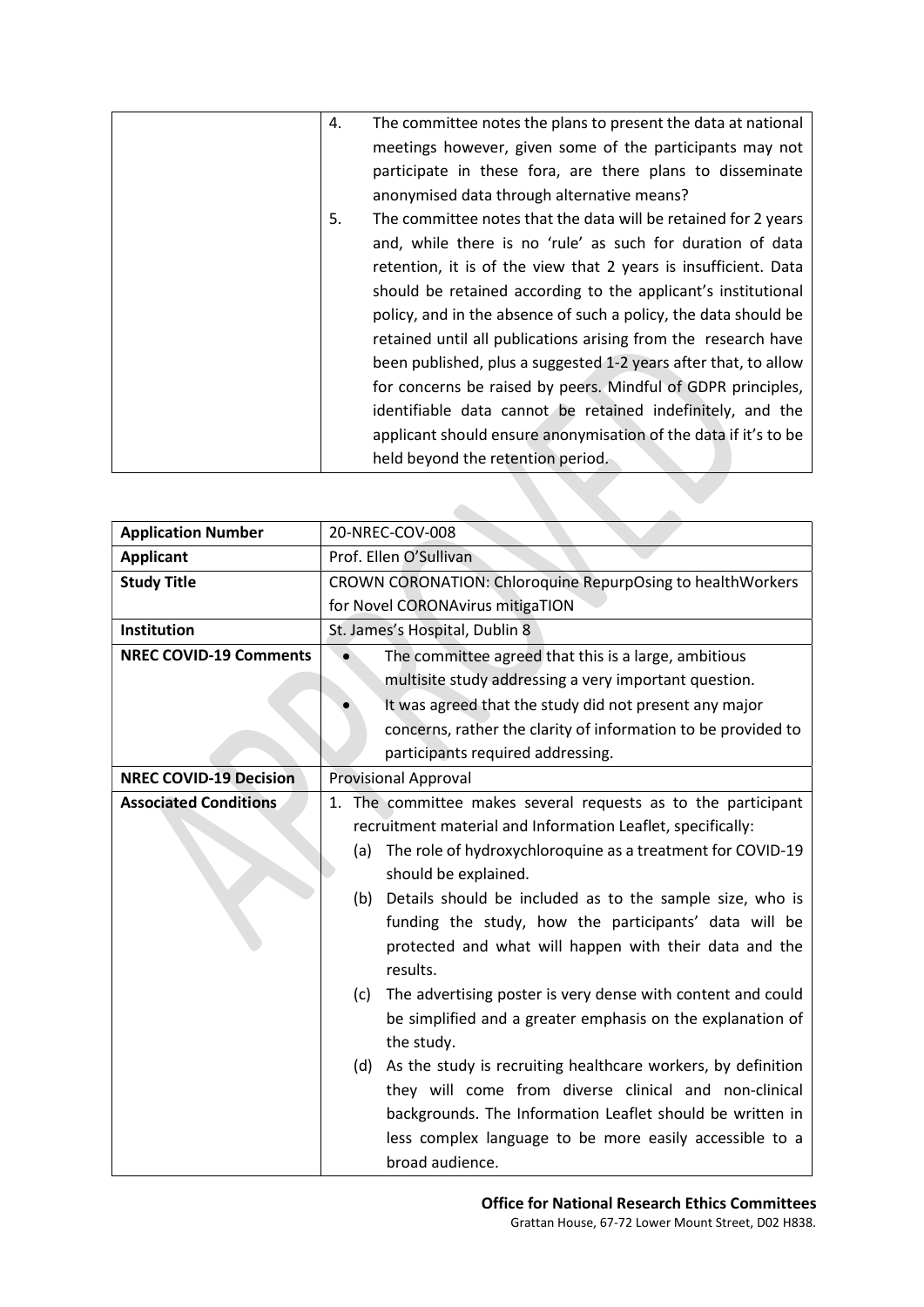| (e) | As hydroxychloroquine is to be used in Ireland, the term                                                                                                                             |
|-----|--------------------------------------------------------------------------------------------------------------------------------------------------------------------------------------|
|     | chloroquine could be confusing and therefore removed.                                                                                                                                |
| (f) | The Information Leaflet should include a section to remind                                                                                                                           |
|     | participants to disclose medication or (over the counter)                                                                                                                            |
|     | supplements they may be taking. There should also be a                                                                                                                               |
|     | means to record this information in the trial documentation.                                                                                                                         |
|     |                                                                                                                                                                                      |
| 2.  | The committee is of the view that there is insufficient<br>information in the Informed Consent Form and makes several                                                                |
|     | requests, specifically:                                                                                                                                                              |
|     | (a) The Informed Consent Form should be layered so                                                                                                                                   |
|     | participants have the opportunity to indicate understanding<br>and agreement with all steps of the study. It should contain<br>more detail about the protocol, data processing and   |
|     | confidentiality, risks and risk mitigation.                                                                                                                                          |
|     | (b) Please provide the FAQ section, which is mentioned but not<br>included.                                                                                                          |
| (c) | The response to Section 4.2.1 states "All participants will be                                                                                                                       |
|     | given the opportunity to have the trial explained, and any                                                                                                                           |
|     | questions addressed, over the phone with the site PI, before                                                                                                                         |
|     | enrolling. If participants do not understand the verbal                                                                                                                              |
|     | information provided in this conversation, they will not be                                                                                                                          |
|     | permitted to enrol in the trial". Greater efforts should be                                                                                                                          |
|     |                                                                                                                                                                                      |
|     | undertaken as indicated above to ensure that the                                                                                                                                     |
|     | information given at this stage is simplified for a broader                                                                                                                          |
|     | audience to ensure maximum participation across all staff                                                                                                                            |
|     | groups.                                                                                                                                                                              |
|     |                                                                                                                                                                                      |
| 3.  | The committee requires the participants' GPs are informed,<br>as is standard practice in an IMP trial. An email to the GP<br>would suffice instead of a letter in the circumstances. |
| 4.  | The default position following non-response to two text<br>messages at a data gathering time is that the PI will be                                                                  |
|     | informed. It is not made clear to potential participants why<br>this is the case and what the PI will do/say/ask (although it's                                                      |
|     | clearly a prompt to participate?). This could simply result                                                                                                                          |
|     | from a participant working or not having their phone                                                                                                                                 |
|     | available at the required times. If the PI were to contact the                                                                                                                       |
|     | participant at this stage, as a senior physician in the same                                                                                                                         |
|     | hospital, they may feel pressurised. The committee request                                                                                                                           |
|     | that consideration be given to an alternative approach,                                                                                                                              |
|     | without the risk of coercion.                                                                                                                                                        |
|     |                                                                                                                                                                                      |
| 5.  | The applicant had a query regarding the necessity for the PI                                                                                                                         |
|     | and potential participant to be in the same room when the<br>study is being explained/consent signed. The committee's                                                                |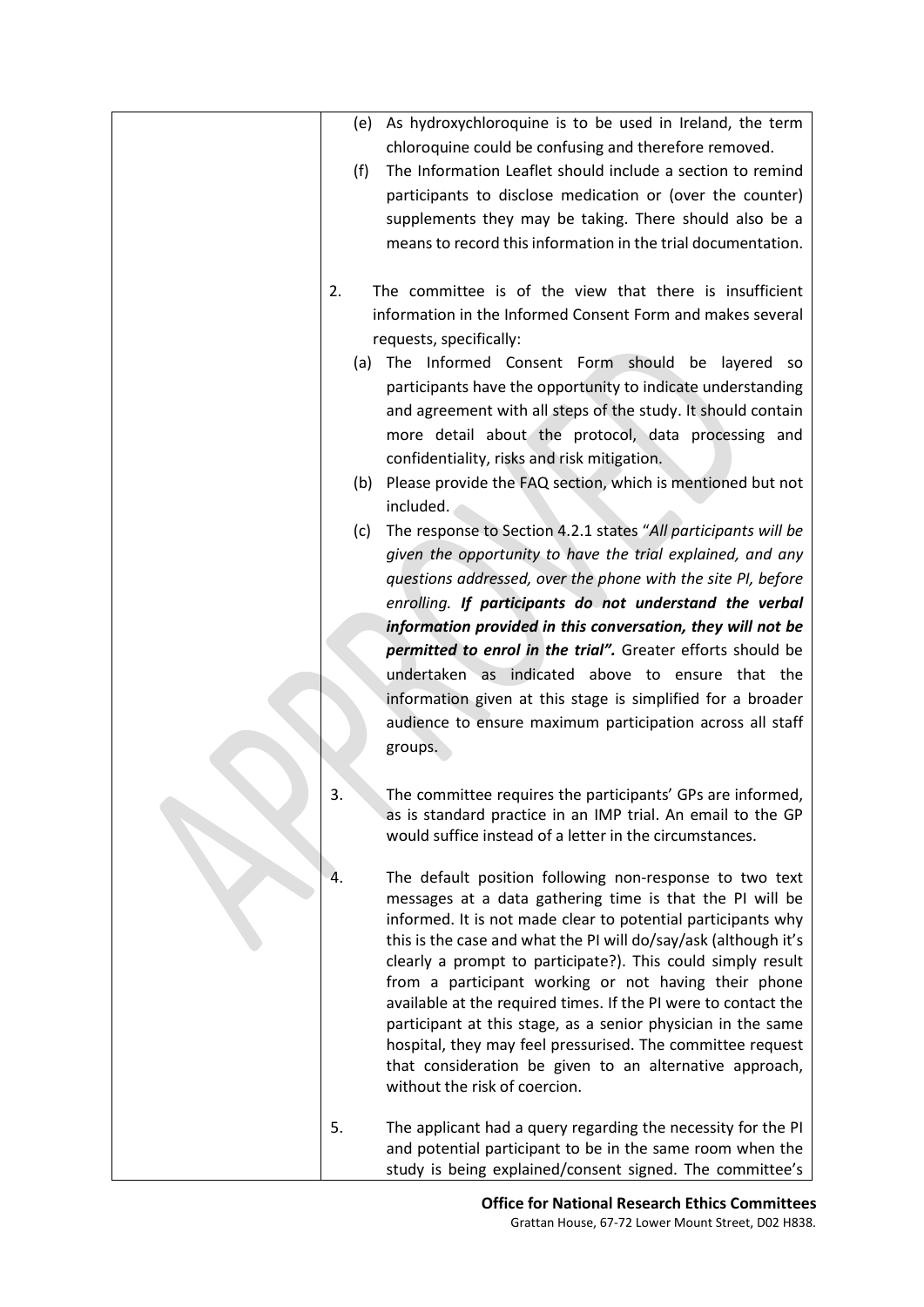|    | view is that it would be ideal if they were together but given<br>the current circumstances and the information provided<br>about the procedures being implemented, we are satisfied<br>with the proposed approach.                                                                                                                                                                        |
|----|--------------------------------------------------------------------------------------------------------------------------------------------------------------------------------------------------------------------------------------------------------------------------------------------------------------------------------------------------------------------------------------------|
| 6. | The committee notes that the study has secured funding<br>from the Bill & Melinda Gates Foundation since the<br>application was submitted. The committee<br>requires<br>confirmation that this funding will cover the cost of the drug<br>treatment also, or is this being provided for from other<br>resources?                                                                           |
| 7. | The committee notes that it is possible that some individuals<br>may already be taking hydroxychloroquine, therefore this<br>information should be determined as part of the recruitment<br>process.                                                                                                                                                                                       |
| 8. | The committee queries how will the dosing of the treatment<br>be handled. The minimal dosage of Plaquenil, according to<br>the information leaflet, appears to be 200 mg $-$ therefore<br>above the 150mg dose to be used in the study.                                                                                                                                                    |
| 9. | The committee requires clarification on recruitment process.<br>While there are online resources to assist in the recruitment,<br>the recruitment of 500 participants will involve a significant<br>about of investigator time in explanations alone; even with<br>self-enrolment. Is there external assistance or specialized<br>resources to manage this process at the different sites? |

| <b>Application Number</b>     | 20-NREC-COV-009                                                 |
|-------------------------------|-----------------------------------------------------------------|
| <b>Applicant</b>              | Prof. Linda Coate                                               |
| <b>Study Title</b>            | <b>COVID-IYON Study</b>                                         |
| Institution                   | University Hospital Limerick                                    |
| <b>NREC COVID-19 Comments</b> | The committee agreed that study will address a very             |
|                               | important question using a reasonable approach.                 |
|                               | It was agreed that further explanation is required on the       |
|                               | qualitative methods to be used.                                 |
|                               | There was a suggestion that open data be considered in due<br>٠ |
|                               | course to share the important data arising more widely.         |
|                               | There was a query on the relevance of the question on           |
|                               | staffing levels and PPE.                                        |
| <b>NREC COVID-19 Decision</b> | <b>Provisional Approval</b>                                     |
| <b>Associated Conditions</b>  | Noting the methodological approach of the qualitative<br>1.     |
|                               | component of the study is semi-structured interview, the        |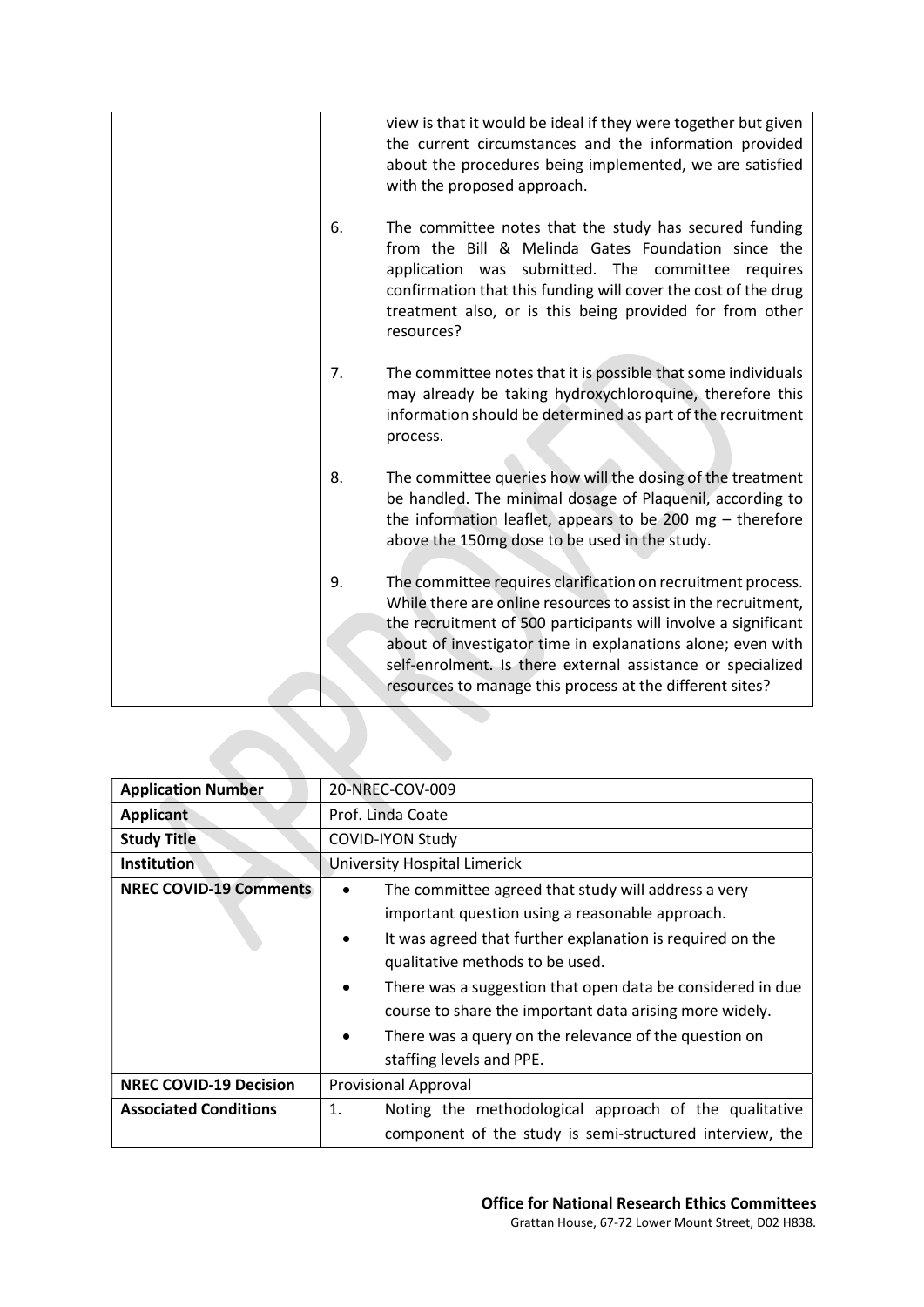|    | committee requires clarification on the rationale behind not      |
|----|-------------------------------------------------------------------|
|    | obtaining explicit written consent from the registrars.           |
| 2. | The committee is unclear if the study sub-investigators will      |
|    | be interviewed by the local consultants, and if so, comment       |
|    | should be made on the potential for the hierarchical dynamic      |
|    | to influence the interview.                                       |
| 3. | The committee observes the following wording in the Patient       |
|    | Information Leaflet (PIL) $-$ 'We also want to examine whether    |
|    | any particular chemotherapies appear to <i>increase</i> or reduce |
|    | the risk of developing a severe case of coronavirus infection'.   |
|    | Given the study is observational and won't be encompassing        |
|    | information from patients who are COVID negative, the             |
|    | committee requires that the text in the PIL be amended in         |
|    | line with the aims of the study.                                  |
|    |                                                                   |
|    |                                                                   |

| <b>Application Number</b>     | 20-NREC-COV-010                                                    |  |
|-------------------------------|--------------------------------------------------------------------|--|
| <b>Applicant</b>              | Prof. Geraldine McCarthy                                           |  |
| <b>Study Title</b>            | Rheumatology COVID-19 Study                                        |  |
| <b>Institution</b>            | Mater Misericordiae University Hospital                            |  |
| <b>NREC COVID-19 Comments</b> | The committee agreed that study addresses a relevant               |  |
|                               | question and will add significantly to the knowledge base.         |  |
|                               | The committee were unclear if all 11 sites will have access        |  |
|                               | to the EULAR system.                                               |  |
|                               | There was a suggestion that height and weight be added to          |  |
|                               | data collection as important risk factors for comorbidity.         |  |
|                               | There was a suggestion that open data be considered in due         |  |
|                               | course to share the important data arising more widely.            |  |
| <b>NREC COVID-19 Decision</b> | <b>Provisional Approval</b>                                        |  |
| <b>Associated Conditions</b>  | 1. The committee notes that there will be transfers of data beyond |  |
|                               | the European Economic Area and require clarification as to how     |  |
|                               | EU GDPR requirements will be met.                                  |  |
|                               | 2. The committee observes that data collection is to extend beyond |  |
|                               | usual clinical practice. Consideration should be given to gaining  |  |
|                               | participants' consent, and if not possible, a Consent Declaration  |  |
|                               | should be sought from the Health Research Consent Declaration      |  |
|                               | Committee (HRCDC).                                                 |  |
|                               |                                                                    |  |

| <b>Application Number</b> | 20-NREC-COV-013                                                                                 |
|---------------------------|-------------------------------------------------------------------------------------------------|
| Applicant                 | Dr Kantikiran Dasari                                                                            |
| <b>Study Title</b>        | Emergency department attendances during COVID-19: the impact<br>of government pandemic measures |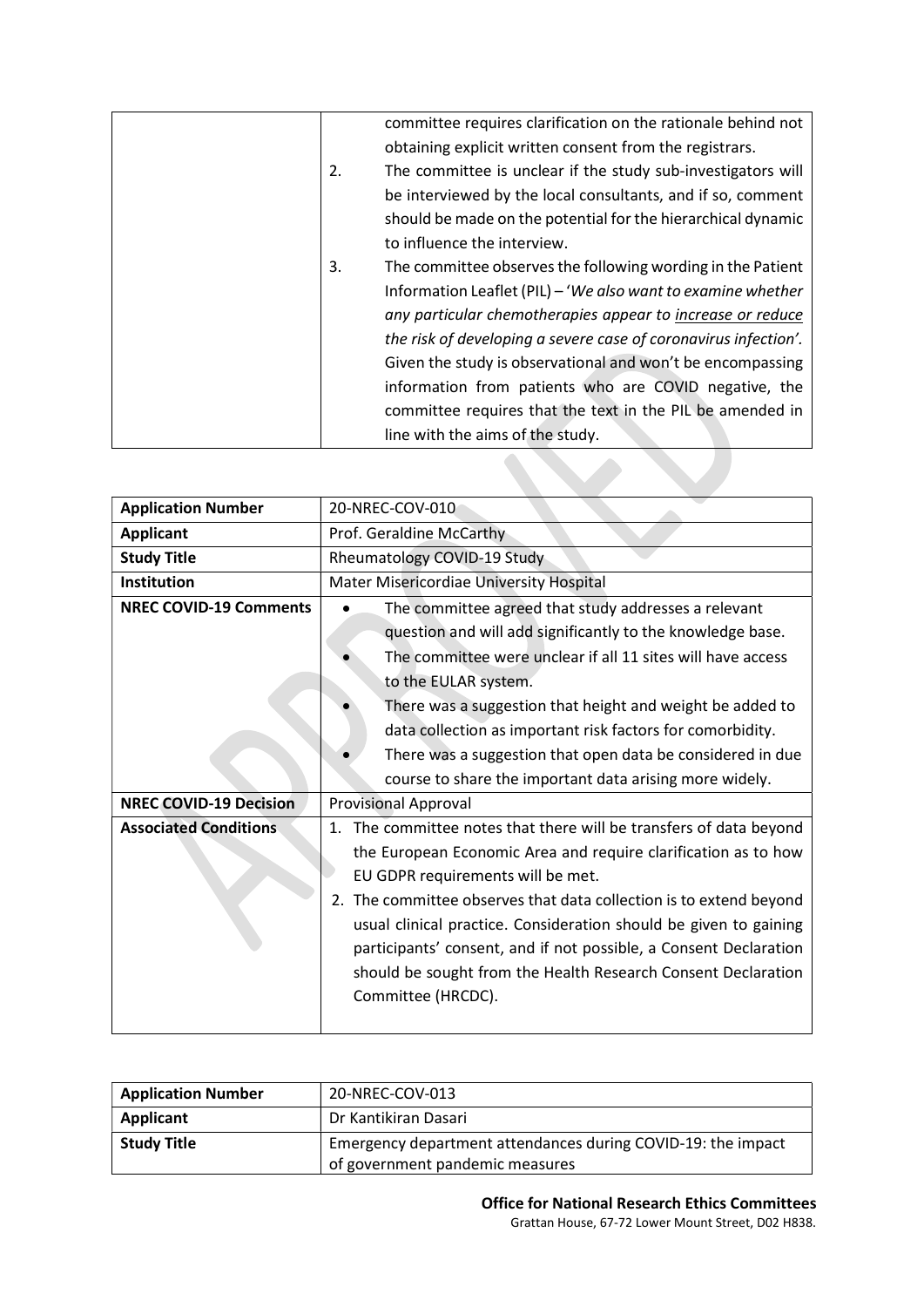| Institution                   | <b>Cork University Hospital</b>                                      |
|-------------------------------|----------------------------------------------------------------------|
| <b>NREC COVID-19 Comments</b> | The committee agreed that this retrospective electronic<br>$\bullet$ |
|                               | chart review is a timely study.                                      |
|                               | It was agreed that information is lacking on aspects of the          |
|                               | methodology.                                                         |
| <b>NREC COVID-19 Decision</b> | <b>Provisional Approval</b>                                          |
| <b>Associated Conditions</b>  | 1.<br>The committee notes that the research question will be         |
|                               | addressed using data from a single hospital; in this regard,         |
|                               | further rationale of the sample size is required including           |
|                               | power calculations.                                                  |
|                               | Noting the study will characterise presentations to the CUH<br>2.    |
|                               | Emergency Department, the committee requests further                 |
|                               | justification for prevailing on an already busy medical service.     |
|                               | The committee requires clarification on the approach to<br>3.        |
|                               | ensure anonymisation. Detail is also requested on who will           |
|                               | extract the data and have access to it, and how they will            |
|                               | ensure protection of the patient data. The application would         |
|                               | benefit from documented advice of the CUH DPO.                       |
|                               | The committee queries the appropriateness of the answer to<br>4.     |
|                               | question 3.6 as 'N/A'.                                               |

| <b>Application Number</b>     | 20-NREC-COV-015                                                       |
|-------------------------------|-----------------------------------------------------------------------|
| <b>Applicant</b>              | Prof. Susan Smith                                                     |
| <b>Study Title</b>            | COVID-19: Rapid evidence synthesis, identification and                |
|                               | dissemination to support policy makers and frontline GP clinicians in |
|                               | the context of a global pandemic                                      |
| Institution                   | <b>RCSI</b>                                                           |
| <b>NREC COVID-19 Comments</b> | The committee agreed that study represents high value to              |
|                               | the system.                                                           |
|                               | There was agreement on clarity of the approach aside from             |
|                               | the protocol and review methods for WP3, which weren't                |
|                               | clear.                                                                |
|                               | There is some ambiguity as to the plans for anonymisation /           |
|                               | pseudonymisation of the data.                                         |
| <b>NREC COVID-19 Decision</b> | <b>Provisional Approval</b>                                           |
| <b>Associated Conditions</b>  | 1.<br>The committee is unclear as to the anonymisation $/$            |
|                               | pseudonymisation of the data to be collected; the DP                  |
|                               | questionnaire advises that qualitative data be anonymised,            |
|                               | point 7 of the questionnaire states that the data will be             |
|                               | pseudonymised for analysis purposes, and the PIL states that          |
|                               | 'during analysis stage all identifying information will be            |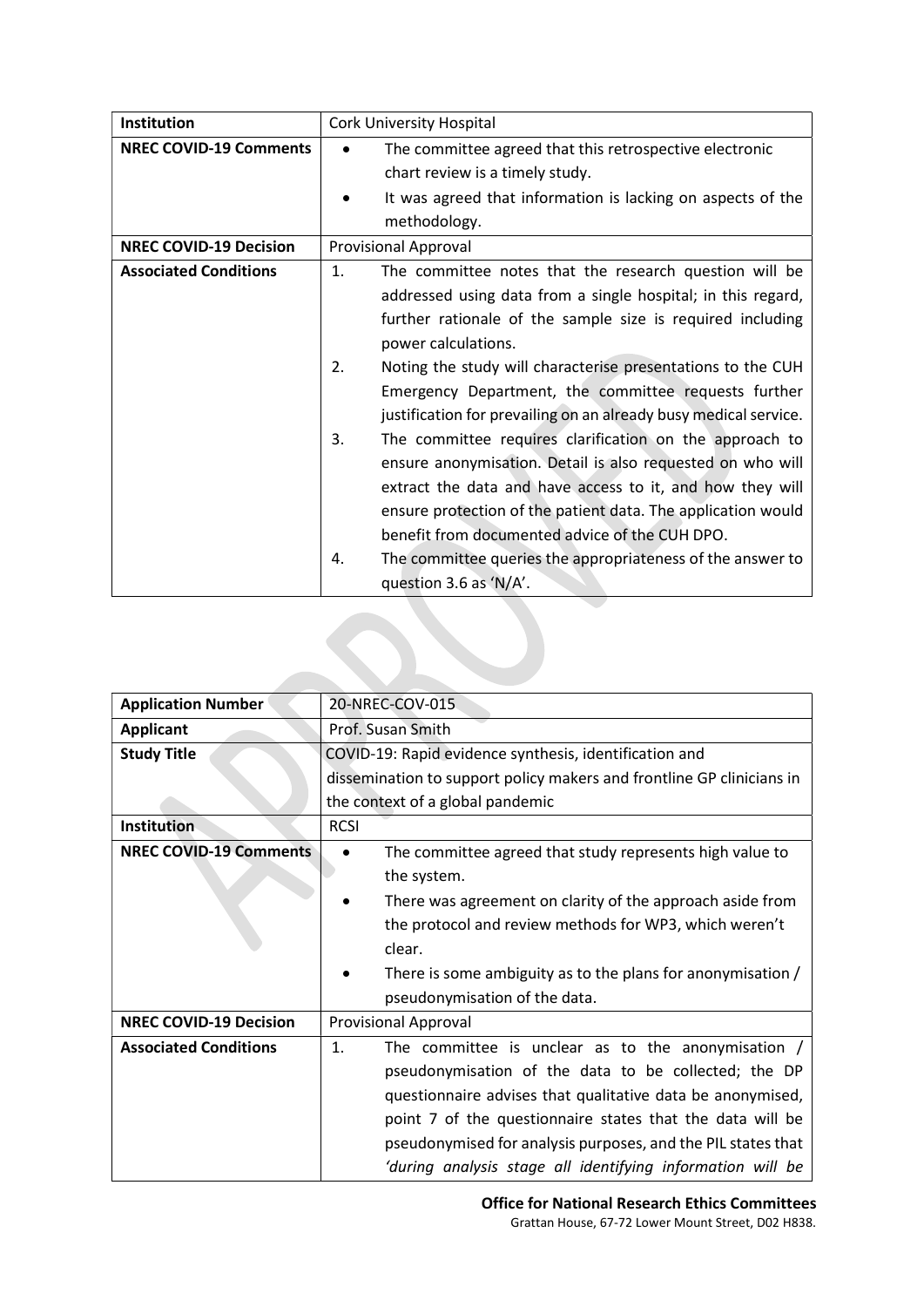|    | removed from the data'. Clarification is requested to address   |
|----|-----------------------------------------------------------------|
|    | this ambiguity. Given the small numbers of participants who     |
|    | may be indirectly identifiable from published committee         |
|    | membership lists, the committee requires confirmation that      |
|    | not only identifiers be removed, but also any content of the    |
|    | interview be removed which might indirectly identify the        |
|    | participant.                                                    |
| 2. | The committee notes that a single site is indicated (ie, RCSI), |
|    | however separately, collaborators in NUIG, HIQA and ICGP        |
|    | are referenced; clarification is required on the intention, if  |
|    | any, for data sharing, and associated plans for anonymisation   |
|    | / pseudonymisation.                                             |
| 3. | The committee notes that the study will be on members of        |
|    | committees reporting to ICGP and NPHET, and at least the        |
|    | NPHET list is likely to be publicly available, raising data     |
|    | protection issues; the committee requires clarification of the  |
|    | approach for mitigation in this regard.                         |
| 4. | The committee recognises the objective is to examine the        |
|    | underpinning process, and not necessarily the content, of       |
|    | evidence, however it would be prudent to ensure a               |
|    | disclaimer is associated with any printed / recorded evidence   |
|    | (eg Advice correct as at [date]).                               |
|    |                                                                 |
|    |                                                                 |

| <b>Application Number</b>     | 20-NREC-COV-006                                                                                                                                                                                                                                                                                                                                                                                                                                                                                                                                                                                                                                                                      |
|-------------------------------|--------------------------------------------------------------------------------------------------------------------------------------------------------------------------------------------------------------------------------------------------------------------------------------------------------------------------------------------------------------------------------------------------------------------------------------------------------------------------------------------------------------------------------------------------------------------------------------------------------------------------------------------------------------------------------------|
| <b>Applicant</b>              | Dr Akke Vellinga                                                                                                                                                                                                                                                                                                                                                                                                                                                                                                                                                                                                                                                                     |
| <b>Study Title</b>            | COV SARS-CoV-2 Observational Study of community acquired acute                                                                                                                                                                                                                                                                                                                                                                                                                                                                                                                                                                                                                       |
|                               | respiratory tract infection during a time of widespread suspected                                                                                                                                                                                                                                                                                                                                                                                                                                                                                                                                                                                                                    |
|                               | COVID-19 in European primary care                                                                                                                                                                                                                                                                                                                                                                                                                                                                                                                                                                                                                                                    |
| <b>Institution</b>            | <b>NUI Galway</b>                                                                                                                                                                                                                                                                                                                                                                                                                                                                                                                                                                                                                                                                    |
| <b>NREC COVID-19 Comments</b> | The committee agreed that the premise of the study<br>important cross-country<br>represents an<br>primary<br>care<br>question.<br>Noting that an inherent component of the study is for<br>participants to attend their GP practices, the committee<br>agreed that it would be inappropriate during the current<br>health emergency to direct unessential face-to-face contact<br>in this vulnerable community setting. It was agreed that the<br>study addresses an important question, and there would be<br>merit in finding another way to safely conduct the study for<br>example through coordination with existing GP Hubs and the<br>Irish College of General Practitioners. |